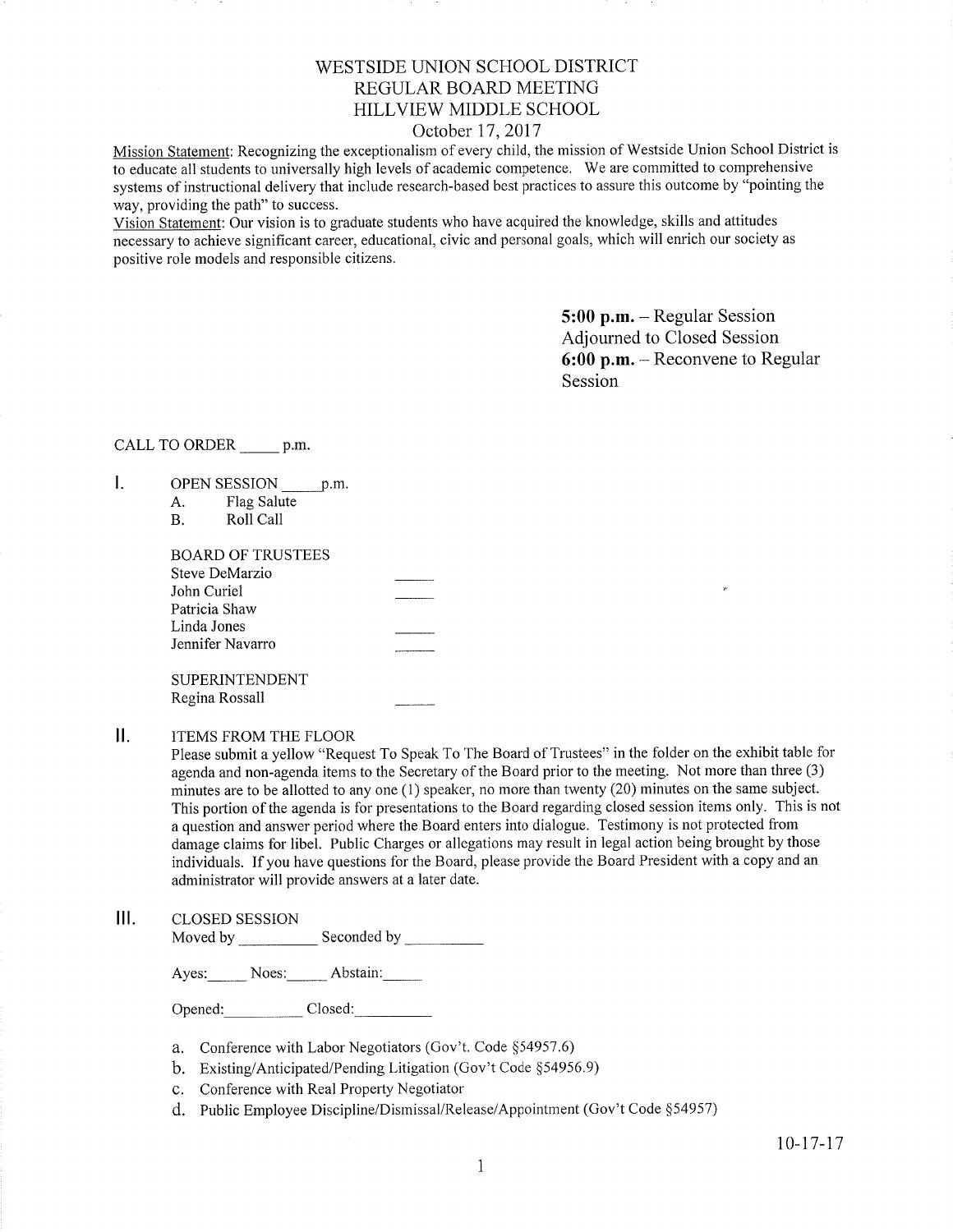- e. Pupil Personnel (Ed Code 35146 and 48918) I Case
- IV. RECONVENE TO OPEN SESSION AT p.m.
- V. REPoRT oF cLosED sESStoN ACTIoN
- VI PRESENTATIONS
	-
	- A. Richard Olmstead, Kiwanis Duck Race<br>B. Sundown Site Presentation and Employee Recognition
	- C. CAASPP Report Marguerite
- vll HEARING SESSION/STAFF REPORTS
	- A. Board Comments
	- **B.** Staff Reports
		- 1. Assistant Superintendent Administrative Services
		- 2. Assistant Superintendent Educational Services
		- 3. Deputy Superintendent
		- 4. Superintendent

#### vill PERSONAL APPEARANCES

- A. Westside Union Teachers Association Representatives
- B. California School Employees Association Representatives
- C. Parent Teacher Association Representatives
- D. West Antelope Valley Educational Foundation Representatives

#### $IX.$ ITEMS FROM THE FLOOR

Please submit a yellow "Request To Speak To The Board of Trustees" in the folder on the exhibit table for agenda and non-agenda items to the Secretary of the Board prior to the meeting. Not more than three (3) minutes are to be allotted to any one (1) speaker, no more than twenty (20) minutes on the same subject. This is not a question and answer period where the Board enters into dialogue. Testimony is not protected from damage claims for libel. Public Charges or allegations may result in legal action being brought by those individuals. If you have questions for the Board, please provide the Board President with a copy and an administrator will provide answers at a later date.

PUBLIC HEARING X.

None

### XI. BUSINESS SESSION

A. Organizational/Governance Goal # Goal # Goal # Goal # Goal # Goal # Goal # Goal # Goal # Goal # Goal # Goal # Goal # Goal # Goal # Goal # Goal # Goal # Goal # Goal # Goal # Goal # Goal # Goal # Goal # Goal # Goal # Goal

Moved by Seconded by Seconded by Seconded by Seconded by Seconded by Seconded by Seconded by Seconded by Seconded by Seconded by Seconded by Seconded by Seconded by Seconded by Seconded by Seconded by Seconded by Seconded

To approve the Agenda of the Regular Meeting of October 17, 2017

Ayes: Noes: Abstain: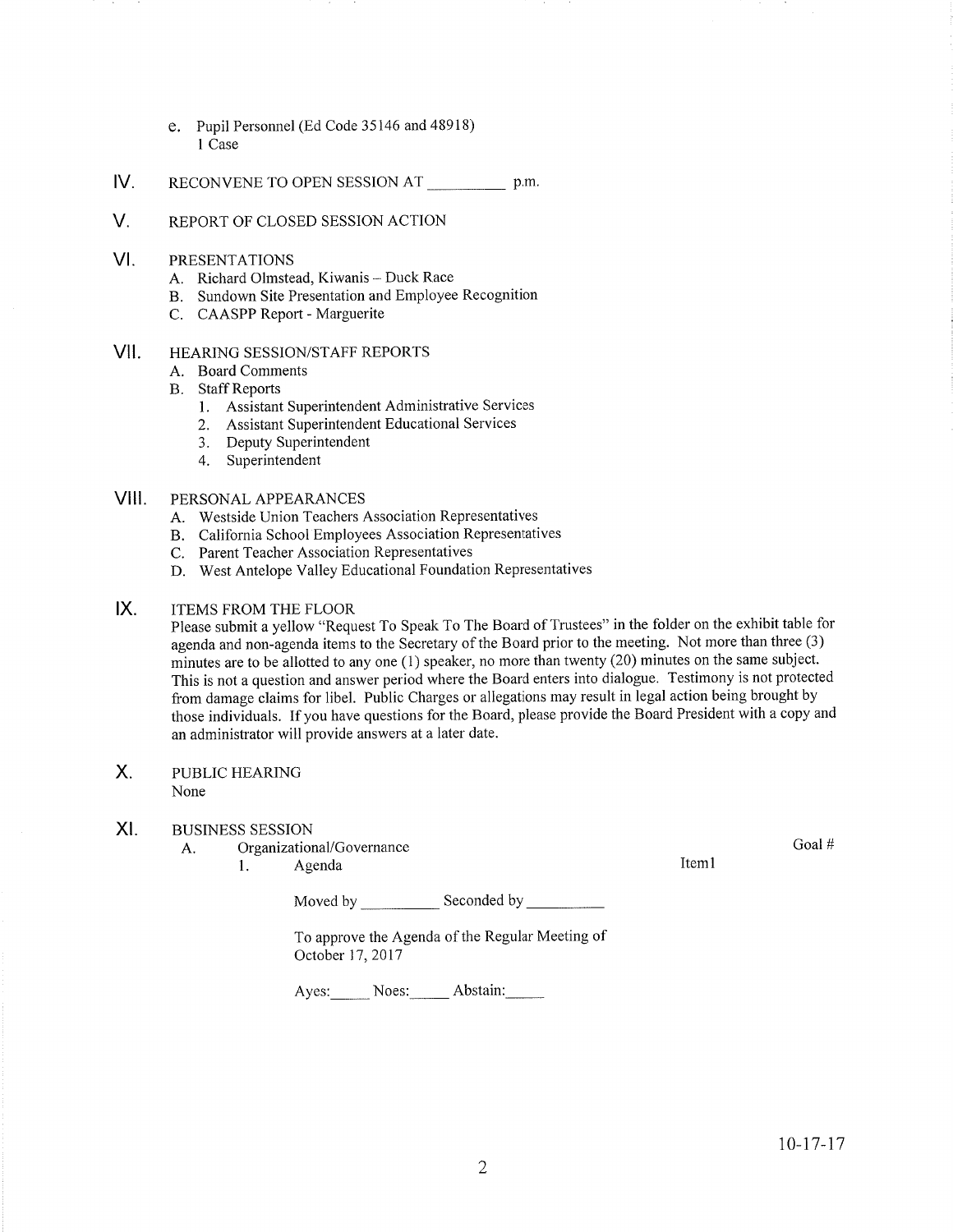Actions proposed for the Consent Calendar, are items with adopted policies and approved practices of the District and are deemed routine in nature. They will be acted upon in one motion, without discussions, unless members of the Board request an item's removal. The item will then be removed from the motion to approve and after the approval of the consent agenda the item(s) will be heard.

- a. Minutes of the Regular Meeting on October 3, 2017
- b. Fundraising Authorizations
- c. Personnel Report
- d. Purchase Orders
- e. Consultant/Contract Schedule
- f. Conference/Workshop Schedule

Moved by \_\_\_\_\_\_\_\_\_\_\_\_\_\_ Seconded by

Approval of the Consent Items as presented.

Ayes: Noes: Abstain:

- J Discussion Item
	- . Governance
- B. Business
	- Item 4 Revised Board Policies and Administrative Regulation: 4
		- . BP/AR 3551, Food Service Operations/Cafeteria Plan
		- BP 7214, General Obligation Bonds

Moved by \_\_\_\_\_\_\_\_\_\_\_\_\_ Seconded by

Approval of the second and final reading of the revised Board Policies and Administrative Regulation

Ayes: Noes: Abstain:

- Item 5 5 Revised Board Policies and Administrative Regulations
	- . AR 3580, District Records
	- AR/BP 5113, Absences and Excuses
	- . BP 6176, Weekend/Saturday Classes
	- BP 7212, Mello-Roos Districts

Moved by \_\_\_\_\_\_\_\_\_\_\_\_\_ Seconded by

Approval of the first reading of the revised Board Policies and Administrative Regulations

Ayes: Noes: Abstain:

- INFORMATION SESSION xil
	- A. Items From The Floor Continued

Items  $2a - 2f$  Goal #

Item 3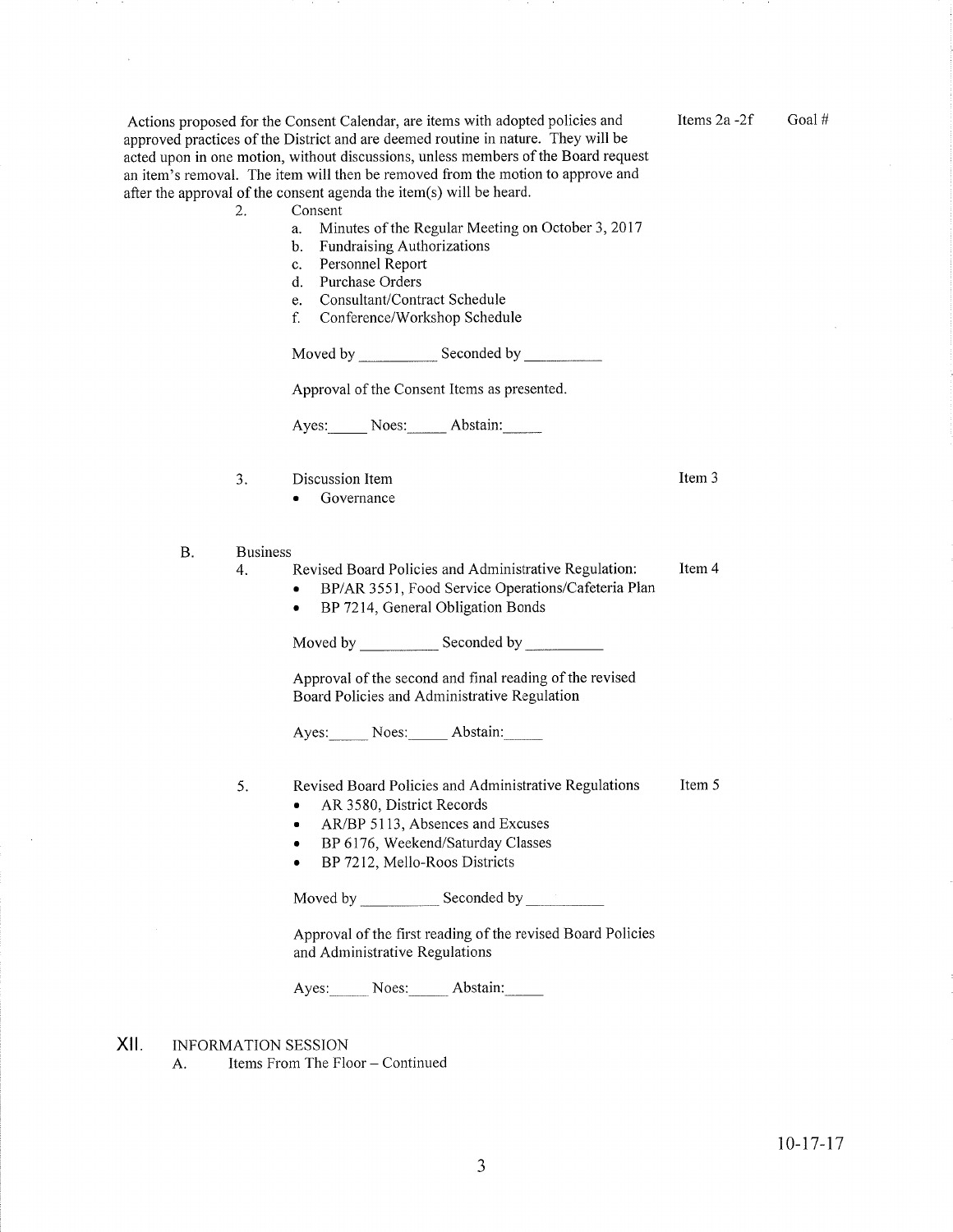- Dates to Remember: B.
	- 1. Regular Meeting on November 7, 2017<br>2. Regular Meeting on November 14, 2017
	-
- Board Comments Continued C.
- NEW BUSINESS Future Board Meeting Items XIII.
- XIV. CLOSED SESSION - Continued
- XV. RECONVENE TO OPEN SESSION at \_\_\_\_\_\_\_\_\_\_\_ p.m.
- XVI. REPORT OF CLOSED SESSION ACTION

#### XVII ADJOURNMENT

There being no further business to come before the Board, the regular meeting of October 17, 2017, is adjourned at \_p.m.by the Board President.

In compliance with the Americans with Disabilities Act, if you need special assistance to access the Board meeting room or to otherwise participate at this meeting, including auxiliary aids or services, please contact Tonya Williams at (661) 722-0116. Notification at least 48 hours prior to the meeting will enable the District to make reasonable arrangements to ensure accessibility to the Board meeting room.

Any writings or documents that are public records and are provided to a majority of the governing board regarding an open session item on this agenda will be made available for public inspection on the District Web Site, www.westside.k12.ca.us or in the District Office located at 41914 50<sup>th</sup> St. West, Quartz Hill, CA 93536 during normal business hours  $(8:00 a.m. - 4:00 p.m.).$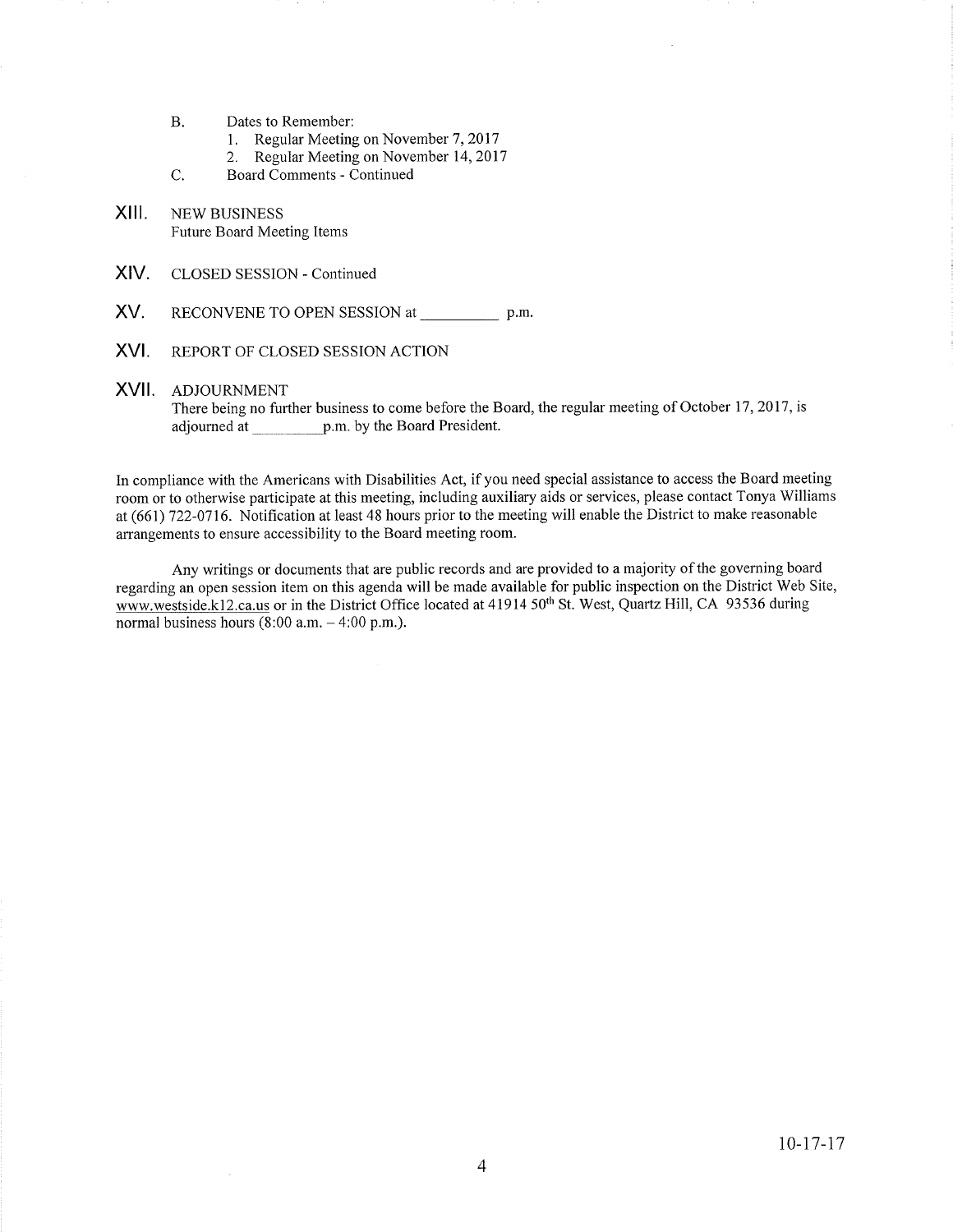# Core Beliefs and Board Goals 2017-2018

# The District uses data to create a learning-oriented culture for both staff and students which defines success in terms of improvement and progress.

- 1 WE BELIEVE THAT OUR TEACHERS AND STAFF ARE OUR MOST VALUABLE ASSETS AND RESOURCES
- 2. WE OPERATE WITH TRANSPARENCY, TRUST AND INTEGRITY, GOVERNING IN A DIGNIFIED, PROFESSIONAL MANNER, TREATING EVERYONE WITH CIVILITY AND **RESPECT**

#### $3.$ WE ARE ABSOLUTELY COMMITTED TO PROVIDING A SAFE, DISTINGUISHED AND ENGAGING LEARNING ENVIRONMENT THAT ENSURES ALL STUDENTS LEARN TO THEIR HIGHEST POTENTIAL

- ôp A. Build the capacity of board and district staff in developing and monitoring data related to goals and priorities specifically in the area of cultural responsiveness and educational equity
- B. A key concem and priority for this governing board is improving the accuracy and consistency of grading which should measure what students know, as they play a crucial role in every aspect of students' academic lives and future lives as global citizens. Areas of concern are: 1) Grades reflect progressive and mastery of content. 2) They are predictable and understood by parents and third parties. 3) That non-academic factors are graded separately. 4) The system adopted is not overwhelming for teachers. ôp
	- \* Annual Report by Educational Services

#### WE ARE ABSOLUTELY COMMITTED TO PROVIDING THE NECESSARY FACILITIES TO MEET THE HOUSING AND EDUCATION NEEDS OF OUR CHANGING STUDENT POPULATION AND A VISION THAT PROMOTES AND SUPPORTS THEIR FUTURE 4

- èp A. Continue the Cottonwood Elementary School modernization
- èe B. Receive annual updates to the District's Facilities Master Plan while exploring and securing options to finance the plan.<br> **E.** C. Continue to implement sustainable clean energy programs that promote the long-term well-
- being of both the District's finances and the environment.
	- ❖ Annual Report by Business Services

#### 5 WE ARE FISCALLY TRUSTWORTHY AND DEDICATED TO RESPONSIBLE FINANCIAL ACCOUNTABILITY

#### 6 WE BELIEVE IN AND PROMOTE PARENT AND COMMUNITY INVOLVEMENT IN WESTSIDE UNION SCHOOL DISTRICT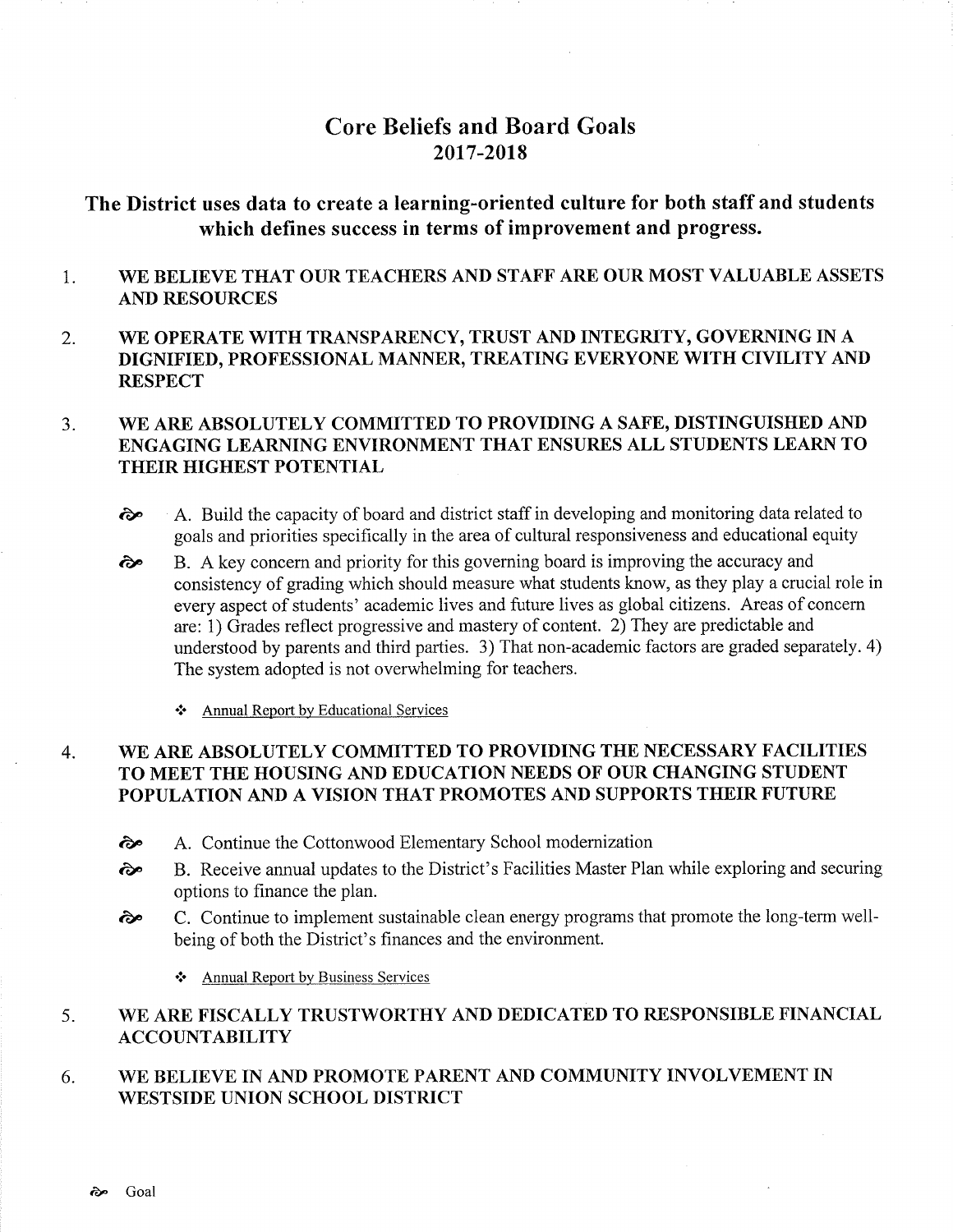# <sup>2017</sup>-2018 Board Expectations

# The District uses data to create a learning-oriented culture for both staff and students which defines success in terms of improvement and progress.

### 1. WE BELIEVE THAT OUR TEACHERS AND STAFF ARE OUR MOST VALUABLE ASSETS AND RESOURCES

### EXPECTATIONS:

- a. Provide staff development to enable employees in a job classifications to maintain and improve their skills to meet stated goals of the Board to meet the needs of students. Continuously monitor and re-evaluate formula-driven staffing levels that adequately address student ratios and campus needs for all classifications of employees (classified, certificated, confidential, and administration)
- b. Maintain and monitor administrative training programs to enable existing staff to become administrators or to increase the skills of current administrators to assume increasing levels of responsibility in the future as well as immediately assisting with the reduction of attendance issues, traffìc safety and student discipline at all school sites. Create programs that enable classified employees who want to become teachers to obtain the necessary information to do so, and work with the CSEA Board to make sure members know about contractual benefits available when taking college classes. As grants become available to help classified employees become teachers, apply for any for which the District is eligible.
- c. Provide ongoing recognition for school achievement, program development, i.e., California Gold Ribbon, Golden Bell, Employee of the Year, and Program Innovation: Joe Walker STEALTH, Gregg Anderson Academy, The IDEA Academy at Cottonwood, Westside Academy and Hillview 6<sup>th</sup> Grade Academy
- d. Continue a long-term plan to provide total compensation for all positions within the district that is competitive with the surrounding Antelope Valley elementary school districts
- 
- e. Provide ongoing training to ensure a safe work place for all employees **holds and a separate account to pay for long term post-**<br>f. As funds are available revenues will be placed in a separate account to pay for long te employment benefits
	- a. <u>a, d & e Annual Report by Human Resources</u>
	- b. b & c Annual Report from Superintenden
	- c. f Annual Report by Business Services

# 2. WE OPERATE WITH TRANSPARENCY, TRUST AND INTEGRITY, GOVERNING IN A DIGNIFIED, PROFESSIONAL MANNER, TREATING EVERYONE WITH CIVILITY AND RESPECT

### EXPECTATIONS

- a. Continue to improve the knowledge level of trustees through ongoing training, participation in political actions that influence improved funding and legislation for educational programs, and programs of independent study. All Board Members will attend the CSBA Annual Education Conference, with a report of sessions attended at a future Board Meeting, and receive a Masters in Governance certification
- b. The board will initiate the annual process for self-evaluation in June
- c. Annually set objectives to meet the goals of the district in June
- d. Continue to improve working relationship with employee unions to enable communications that enhance the overall well-being of the district including all employees
- e. A public-friendly version of the three major budget reports of the year shall be posted on the website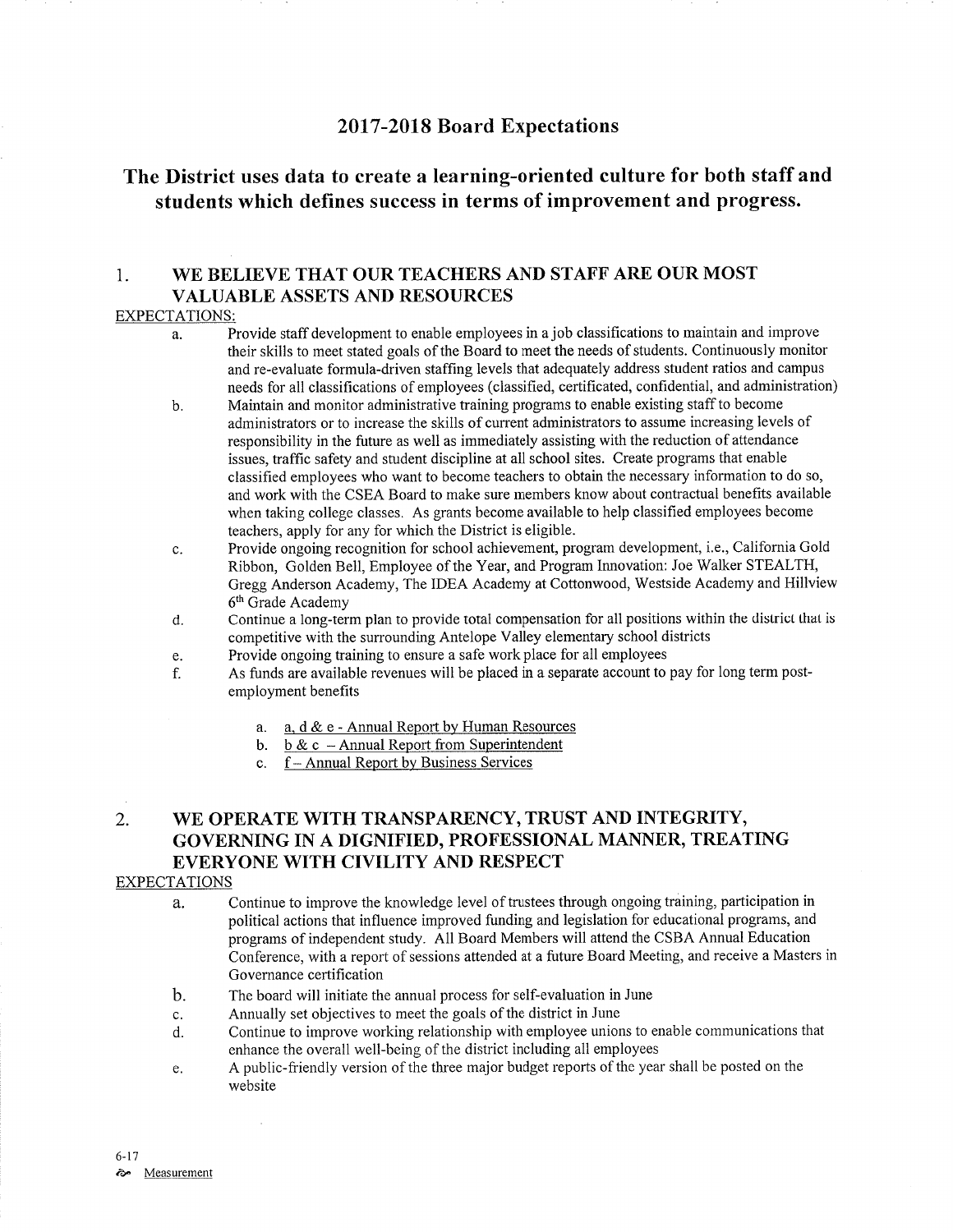### 3. WE ARE ABSOLUTELY COMMITTED TO PROVIDING A SAFE, DISTINGUISHED AND ENGAGING LEARNING ENVIRONMENT THAT ENSURES ALL STUDENTS LEARN TO THEIR HIGHEST POTENTIAL EXPECTATIONS:

- a. Staff will monitor comprehensive plans for improving student achievement including the Local Control Accountability Plan (LCAP) and the Comprehensive Safety Plans including the sections related to student discipline.
- b. All students will receive rigorous and effective instruction, suppoft and intervention that afford equitable access to a high quality educational experience in an environment that nurtures critical thinking, communication, collaboration, creativity and social responsibility.
- c. Teachers will use research-based best practices to design and deliver instruction, which addresses the knowledge, concepts and skills outlined in the State Standards. Teachers will design lessons that actively engage the minds of all leamers with that which is to be learned. Learning objectives that describe what students will be able to do successfully and independently at the end of each Iesson will be clearly articulated. Formative assessment will be used to guide and inform instruction. Summative assessment will be used to measure student learning.
- d. Professional Development will be aligned to improve student outcomes. Data will be collected to substantiate growth in student achievement.

# 4. WE ARE ABSOLUTELY COMMITTED TO PROVIDING THE NECESSARY FACILITIES TO MEET THE HOUSING AND EDUCATION NEEDS OF OUR CHANGING STUDENT POPULATION AND A VISION THAT PROMOTES AND SUPPORTS THEIR FUTURE

### EXPECTATION

a. Monitor and maintain high-quality information technology systems throughout the District

# 5. WE ARE FISCALLY TRUSTWORTHY AND DEDICATED TO RESPONSIBLE FINANCIAL ACCOUNTABILITY

### EXPECTATIONS:

- a. Continue to decrease encroachment of general funds by Special Education
- b. Continue to update and implement the adopted Technology Plan
- c. Continue to increase operational effrciency
- d. Citizens Oversight Committee will hold required meetings
- e. Set budget priorities based on the goals of the District
- f. Support and retain partnerships that have a mutual priority to maximize the available dollars for improving programs for students<br>Maintain student Average Daily Attendance to exceed 96% percent.
- 
- g. Maintain student Average Daily Attendance to exceed 96% percent.<br>h. Senior Staff to hold twice-yearly fiscal status updates at employee work locations in order to educate and inform our stakeholders
- i. Maintain a financially responsible, positive District budget for the current year and two out years in order to preserve Westside's financial solvency, educational programs and the continued payment of employee salaries.
	- **Annual ADA Report by Business Services**
	- ôê a, b. c. d, e, f. h & i Budget Presentations bv Business Services